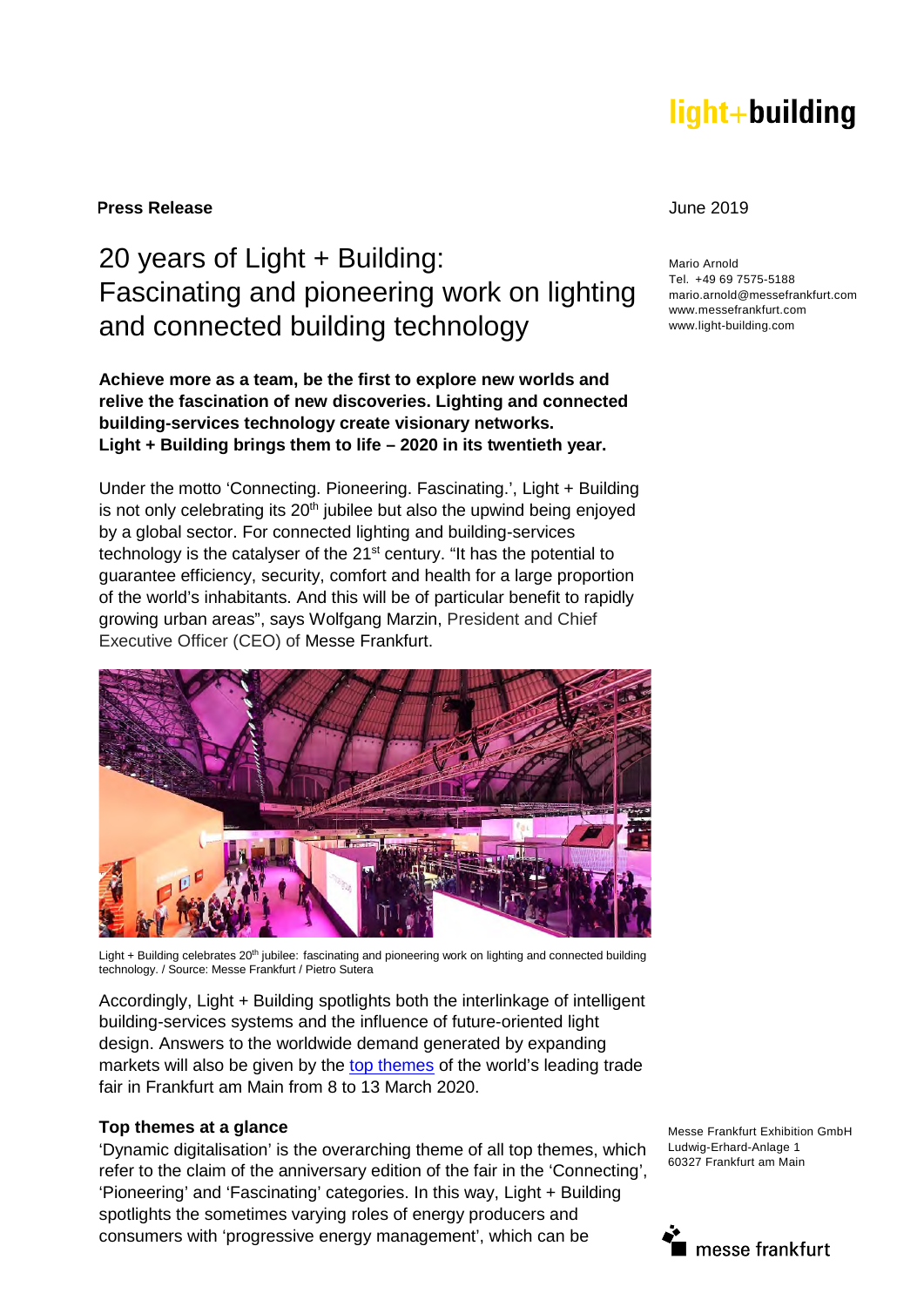regulated with the aid of smart building-automation systems. Moreover, 'smart urban' depicts the current situation and future of intelligent e-district infrastructures. Additionally, the likely increase in e-mobility calls for comprehensive and efficient charging infrastructure. 'Advanced e-charging infrastructure' stands for this subject area at Light + Building. Another important aspect for the sector and users is 'connected safety and security'. All four thematic blocks are assigned to the top theme of 'Connecting'.

Parallel to this, the top theme of 'Pioneering' covers areas that have a great potential but are not yet fully established in the market. For example, 'X as a Service' whereby 'X' stands for a specific product, such as lighting or security. 'Predictive maintenance' is also pioneering work. Thus, electronic installations in buildings can be monitored via the sophisticated use of sensors and software before any loss of efficiency or even the occurrence of a fault. The 'digital twin – BIM' has not only become a thematic interdisciplinary interface for all players involved in systems integration.

Nowadays, design is not used exclusively to mean the form or shape of the luminaires. The technical specification is no less important, especially when it comes to connectivity. At Light + Building 2020, the top theme of 'Fascinating' will spotlight important attributes of future-oriented lighting and luminaire design. 'Functional aesthetics' describes a mega trend that consciously does without ornamentation while concentrating on the lighting requirements of different situations. Meanwhile, 'classic authenticity' triggers emotions with regard to, inter alia, different epochs. A link between the past and the future is created by the 'historical ascendency' category, which revolves around modern citations of archetypical design in the past. Modern lifestyles and modes of operation are the subject of the 'futuristic focus' thematic block, which throws the right light on subjects such as the breakfast table or co-working office – where flexible lighting concepts can be of great help.

The international product spectrum and top themes will be supplemented by the renowned, comprehensive complementary programme of events. Light + Building has much of interest to all trade-visitor groups, from architects, designers, retailers and artisans to the industry, engineers, interior architects and planners.

At the 2018 edition of the world's leading trade fair for lighting and connected building-services technology, 2,719 exhibitors and 220,864 visitors came together to cultivate and establish contacts, discover the latest innovations and discuss perspectives. Around 70 percent of the products on show were presented by international companies while 52 percent of visitors came from outside Germany. The biggest visitor nations after Germany were China, Italy, the Netherlands, France, the United Kingdom, Switzerland and Belgium.

[A shining example will also be set on the occasion of the anniversary of](https://luminale-frankfurt.de/en/startpage/)  Light + Building by Luminale, the festival of light from 12 to 15 March. With around 250,000 visitors, it ranks among the biggest events held in the Rhine-Main region of Germany. Luminale was founded by Messe

Light + Building The world's leading trade fair for lighting and building services technology Frankfurt am Main, 8 to 13 March 2020